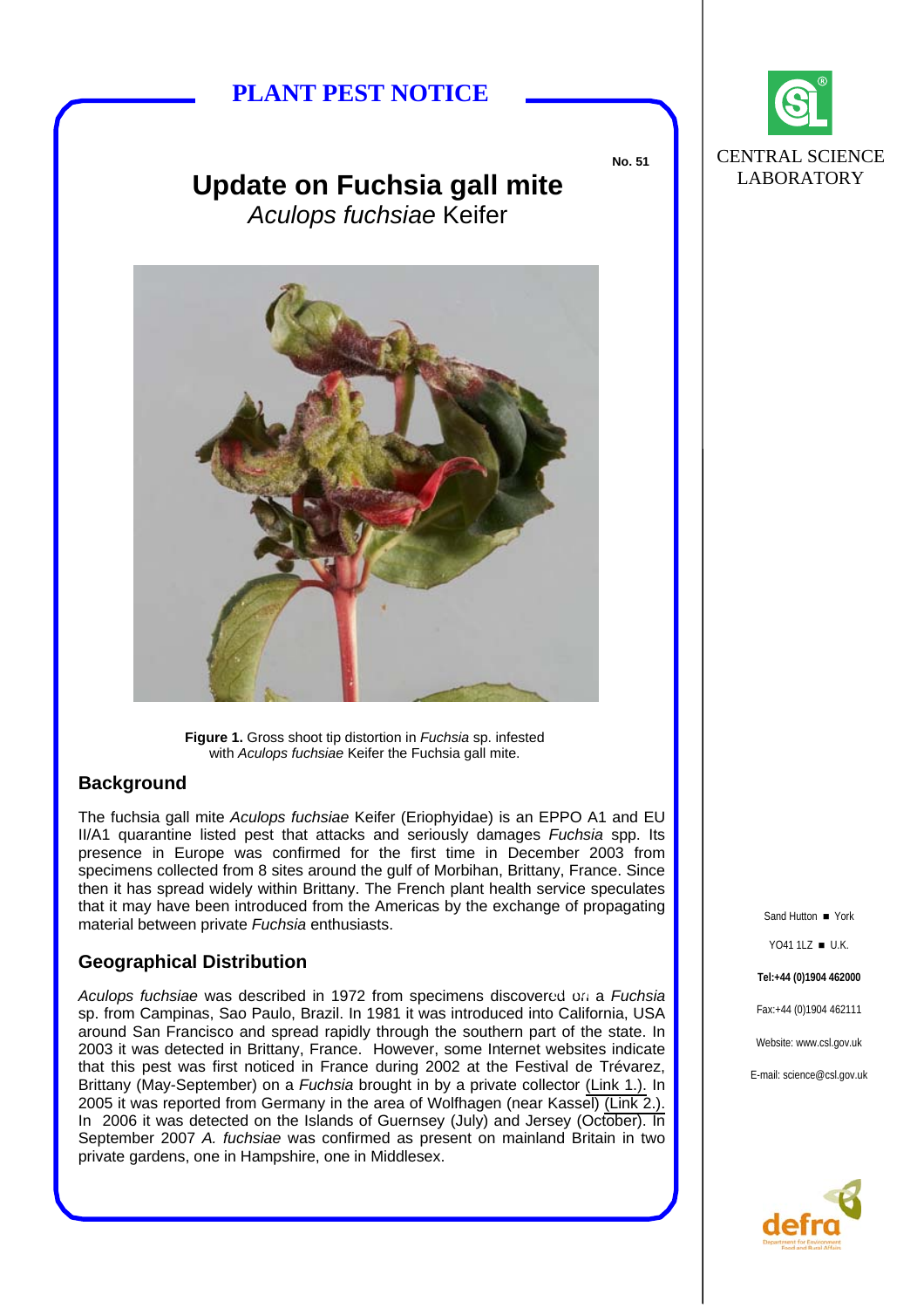## **Host Plants**

*Aculops fuchsiae* is known to attack at least three species of *Fuchsia: F. arborescens, F. magellanica* and *F. procumbens*, and more than 30 different cultivars. Six species, one sub-species and several cultivars are noted to be highly resistant to attack by this mite including Baby Chang, Chance Encounter, Cinnabarina, *F. boliviana, F. minutiflora, F. microphylla* subsp. *hindalgensis*, *F. radicans, F. thymifolia, F. tincta, F. venusta*, Isis, Mendocino Mini, Miniature Jewels, Ocean Mist and Space Shuttle.

#### **Description**

Adult mites are extremely small, measuring between 200 and 250 um in length (0.20-0.25 mm) and 55-60 um in width (0.055-0.060 mm) (Figure 2). As with most eriophyoid mites the body is wormlike or fusiform in shape, generally pale yellow to white in colour and bears only two anterior pairs of legs. Because of their size the mites are very difficult to see in the field and it is the host symptoms that first indicate the presence of this pest.



**Figure 2.** Various life stages of *Aculops fuchsiae* Keifer feeding on the surface if a flower stalk. Adult mite arrowed.

## **Biology, Life-Cycle and Dispersal**

The duration of the life cycle is temperature dependent. The minimum temperature for survival is 5ºC but the upper temperature limit is not known. Development is not favoured by excessive heat as inoculation experiments under glass often fail to establish colonies. Fully comprehensive developmental parameters are not presently known, and the following data is based on a temperature of 18ºC. There are four life stages, egg; larva; nymph and adult. Female mites lay up to 50 eggs at one time and these take 4 - 7 days to hatch. The lifecycle takes 21 days to complete. All life stages are able to over winter within the bud scales of the host. The introduction of *A. fuchsiae*  from the Americas to Europe is suspected to have been through the actions of man. Eriophyoid mites generally rely upon passive dispersal by wind currents as a means of transferring between hosts, however, insects, birds and the handling of infested material all offer potential routes by which the mites can be dispersed from host to host.

## **Damage and detection**

The symptoms of infestation develop gradually, starting with a noticeable reddening of the leaves, particularly on the shoot tips (Figure 3). As an infestation develops, the feeding activity of the mites caused the leaves and flowers to become grossly deformed or galled (Figure 1). Galled leaf tissue is at first pale green and felt-like (Figure 4) but becomes reddened with age (Figure 5). Symptoms of infestation are most strongly expressed on the terminal shoots, and can result in the suppression of all new growth (Figure 6).

#### **Economic impact**

*A. fuchsiae* causes severe damage to fuchsias and is ranked as a major pest of all but the most resistant species and cultivars. The quarantine status of this species in California enables county authorities to take exclusion measures. The impact of the mite over the last 20 years has led a number of Californian gardeners to give up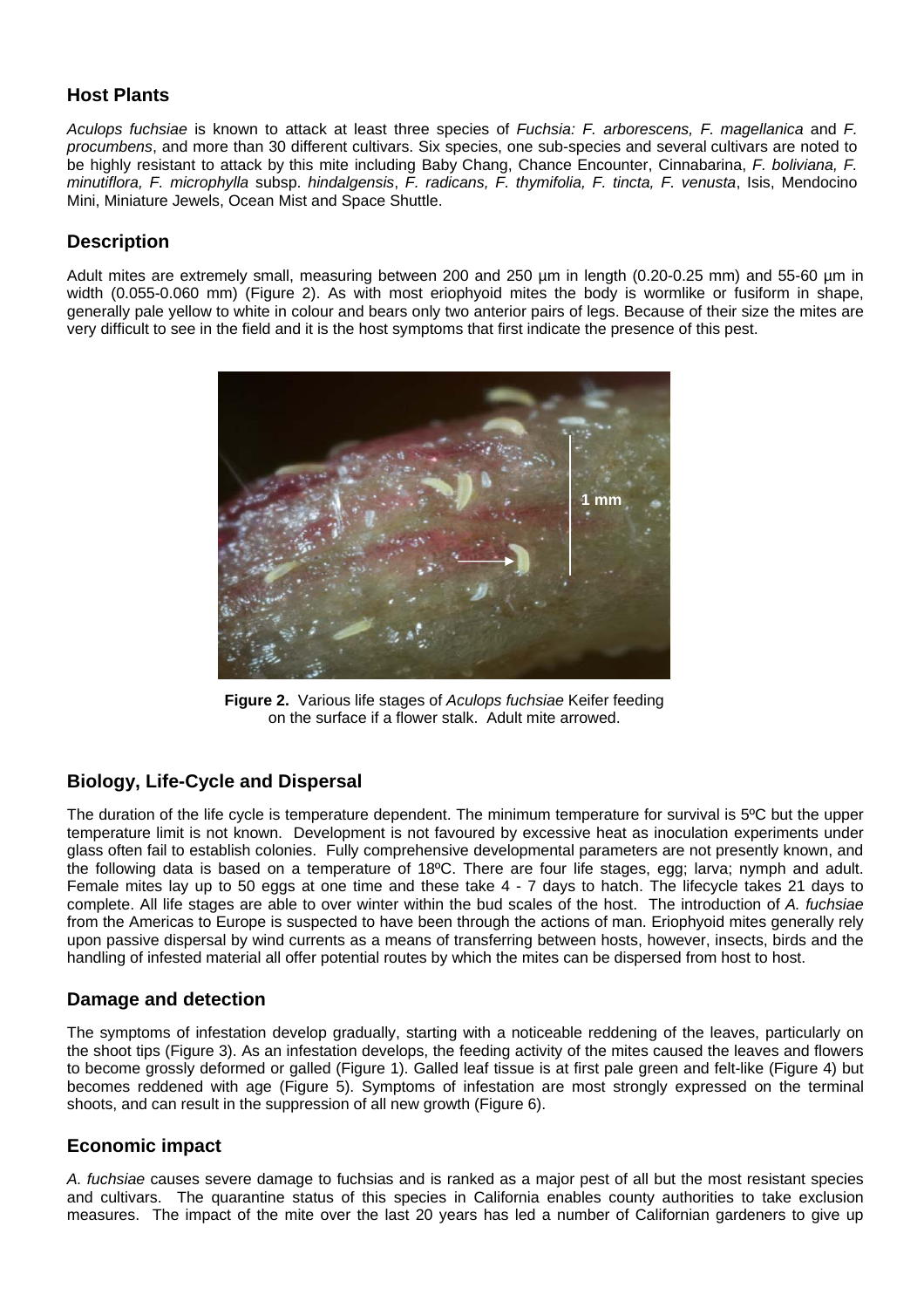growing fuchsias. The economic impact of *A. fuchsiae* in France is not yet known. However, the host symptoms are similar to those seen in California.

## **Chemical control**

When symptoms become evident it may already be too late to apply acaricides. Once established, eriophyoid mites are very difficult to control because they tend to hide within natural plant structures such as bud scales and leaf axils, or within structures such as galls, leaf rolls or proliferated tissues induced by their feeding activity. Abamectin (Dynamec) and Bifenthrin (Talstar) are effective against eriophyoid mites, as are products with a physical mode of action such as Petroleum oil (Certis Spraying Oil) and natural plant extracts (Majestik). Applications of any of these products should, however, be made before the mites enter the terminal growth and cause injury. Once detected, repeated applications are necessary to break the mite lifecycle. One recommended treatment regime is based on the knowledge that *A. fuchsiae* eggs hatch 4 to 7 days after being laid, and requires that at least three acaricide applications be made at four-day intervals. Always check the label for recommendations.





## **Biological control**

Many species of predatory meostigmatid mites in the family Phytoseiidae are known to feed on eriophyoid mites, but because the mites are often hidden in areas inaccessible to these comparatively large predators, control potential is limited. *Amblyseius californicus*, a species commercially available within the UK, has been found in association with *A. fuchsiae* in California and is believed to be responsible for some reduction in Fuchsia gall mite populations.